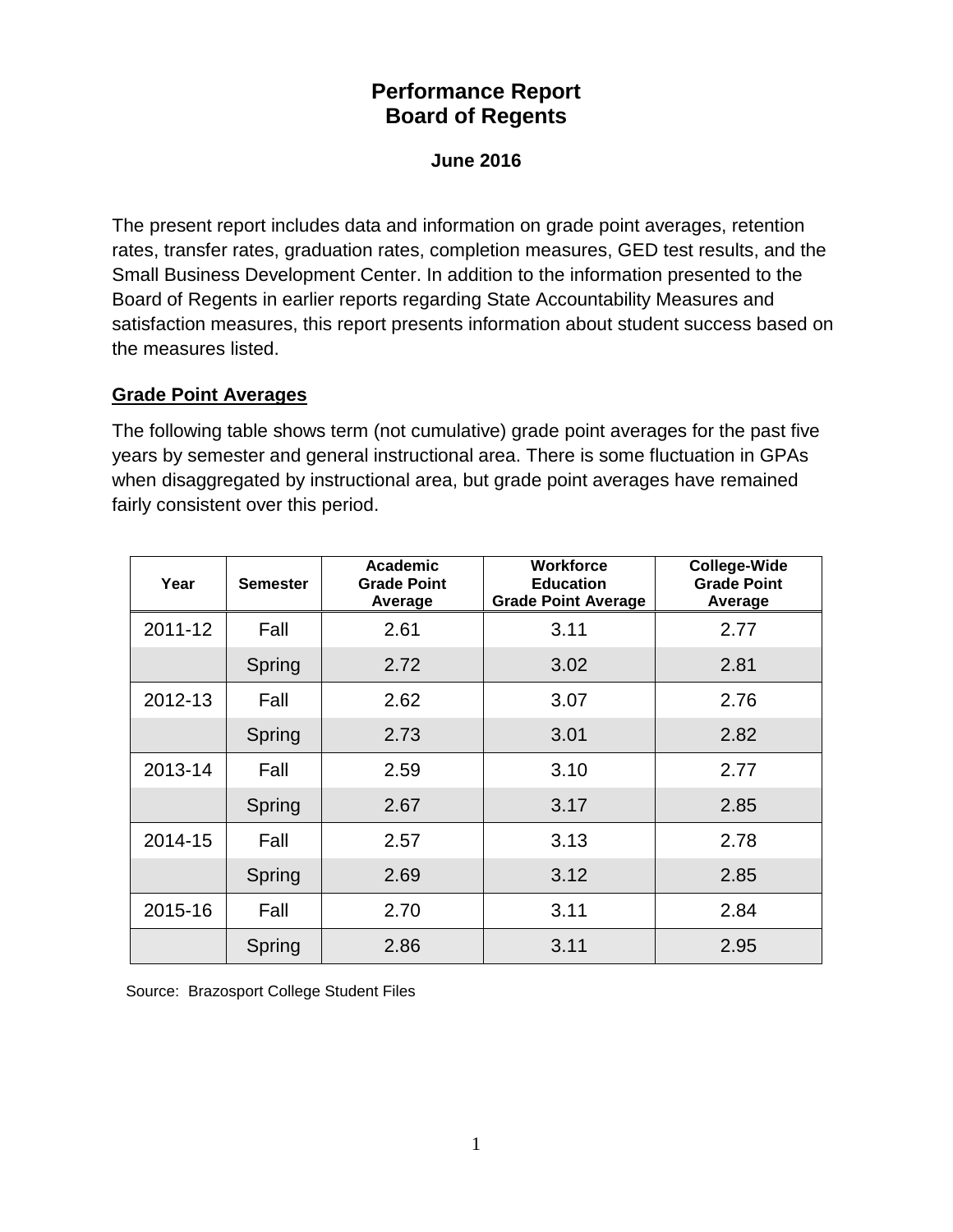# **Retention Rates**

The following graph shows the fall-to-fall and fall-to-spring retention rates from 2010- 2011 to 2015-2016. The rates are cohort-based where a cohort is defined to be a set of students who enrolled for the first-time in that semester at Brazosport College (BC).



**Fall-to-Fall Retention** refers to the group of students who enroll at Brazosport College for the first time in the fall, and enroll the following fall semester. **Fall-to-Spring Retention** refers to the group of students who enroll at Brazosport College for the first time in the fall, and enroll the following spring semester.<br>**Note**: FY = Fiscal Year, **with the indicates NCCBP** benchmare - indicates NCCBP benchmarks.

Fall-to-fall retention rates have remained similar over the past three years (2012-13 to 2014-15). Although fall-to-spring retention rates have declined over the past several years, they have recently remained above 2012-13 levels.

Brazosport College participates in the National Community College Benchmark Project (NCCBP) each year and both fall-to-fall and fall-to-spring retention rates are collected from 249 participating colleges. To give a national perspective of our retention rates, the NCCBP medians for fall-to-fall and fall-to-spring retention rates are 48.78 and 71.75 respectively.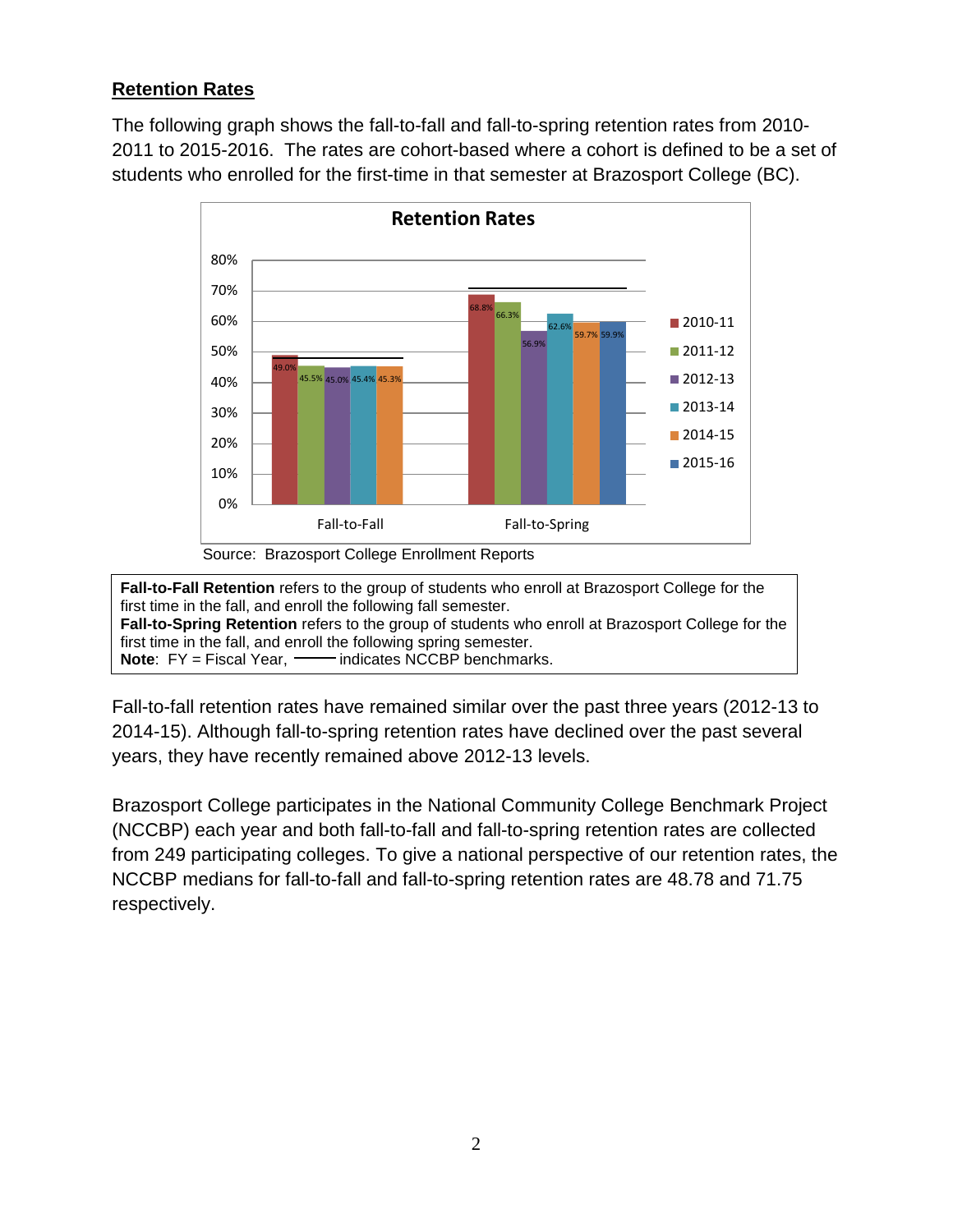# **30 Hour Transfer Rate (Six-Year)**

The following graph shows the percent of students who completed at least 30 semester credit hours at Brazosport College before transferring to a four-year institution.



Source: Texas Higher Education Coordinating Board http://www.txhighereddata.org/Interactive/Accountability/CC\_Success.cfm?FICE=445566

This measure includes the cohort of first-time-in-college (FTIC), degree-seeking students who enrolled at BC six years prior to the year reported and accumulated at least 30 credit hours at the institution before transferring. Although this report omits students who completed fewer than 30 semester credit hours before transfer, it does provide a way of comparing transfer results among similar colleges. BC's 2015 transfer rate was higher than both the statewide and medium colleges transfer rate.

# **Transfer Success Rates**

Transfer students had to have at least 30 hours of credit at BC to be included in the following table. The graphs compare success, defined as a grade of "C" or better, for students who were required to take transitional education (TE) courses, students who were not required to take transitional education (Non-TE) courses, and all students.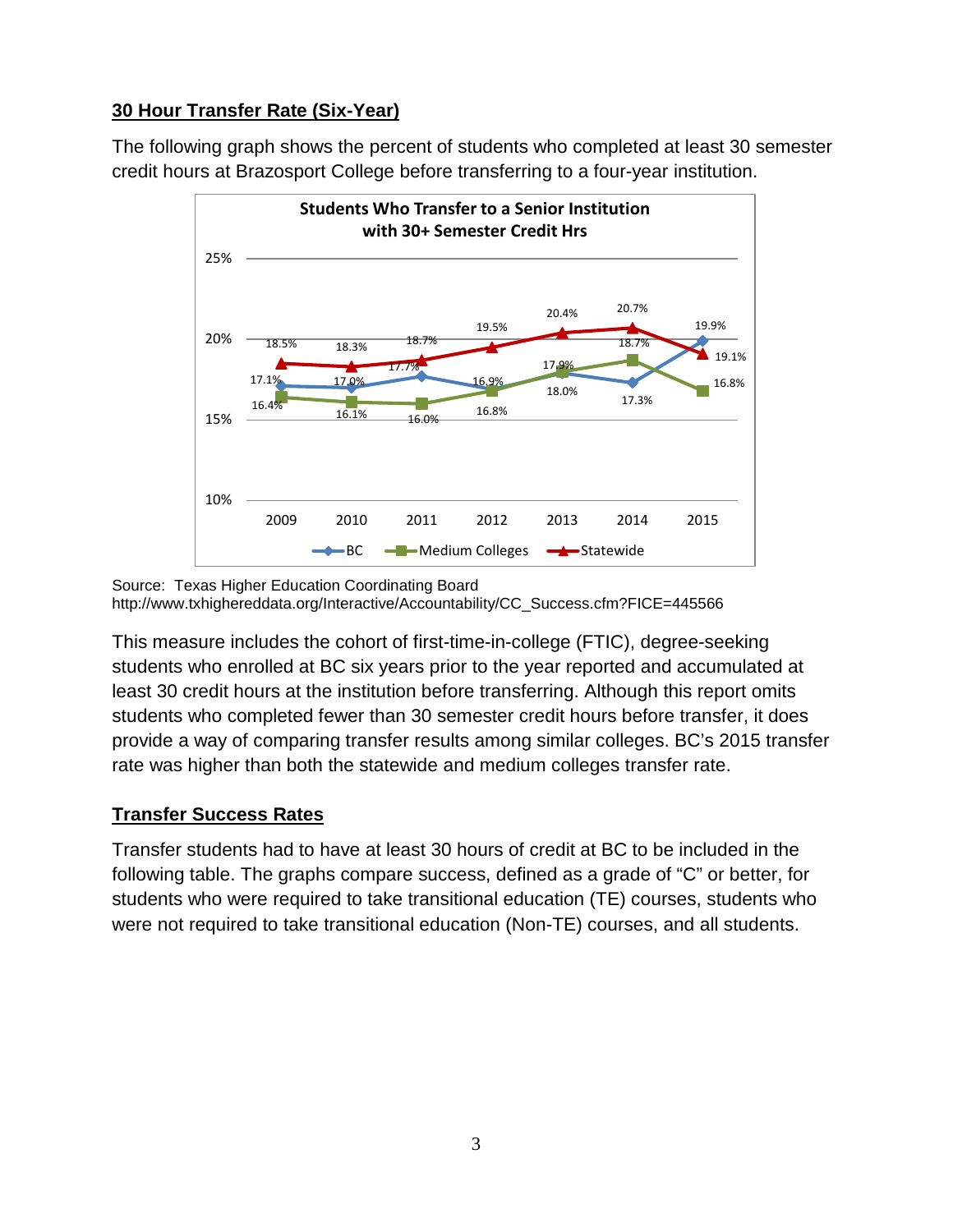

Source: Texas Higher Education Coordinating Board (THECB) Cohort: Transfer students who had at least 30 hours of credit at BC Success = C or better (as reported by the institution to the THECB) TE = Transitional Education Note: Small sample sizes

Though there is some fluctuation by institution between TE students and Non-TE students, in general TE students at senior institutions were more successful than Non-TE students at senior institutions. The numbers of students represented by these percentages are very small which can make small numerical variations seem large when converted to percentages.

#### **Four-Year Institutions Receiving Transfer Students from Brazosport College**

The following table shows the number of students who were enrolled at BC previously and transferred to a four-year institution in the fall 2013, 2014, and 2015 semesters, listed by institution.

| <b>University</b>                            | <b>Number</b><br><b>Transferred</b><br><b>Fall 2013</b> | <b>Number</b><br><b>Transferred</b><br><b>Fall 2014</b> | <b>Number</b><br><b>Transferred</b><br><b>Fall 2015</b> |
|----------------------------------------------|---------------------------------------------------------|---------------------------------------------------------|---------------------------------------------------------|
| <b>Texas A&amp;M University</b>              | 126                                                     | 125                                                     | 124                                                     |
| Texas State University -<br>San Marcos       | 71                                                      | 63                                                      | 70                                                      |
| University of Houston -<br><b>Clear Lake</b> | 68                                                      | 80                                                      | 70                                                      |
| University of Houston                        | 67                                                      | 115                                                     | 57                                                      |
| <b>Sam Houston State</b><br>University       | 54                                                      | 79                                                      | 40                                                      |
| University of Texas - Austin                 | 55                                                      | 51                                                      | 33                                                      |

Source: National Student Clearinghouse.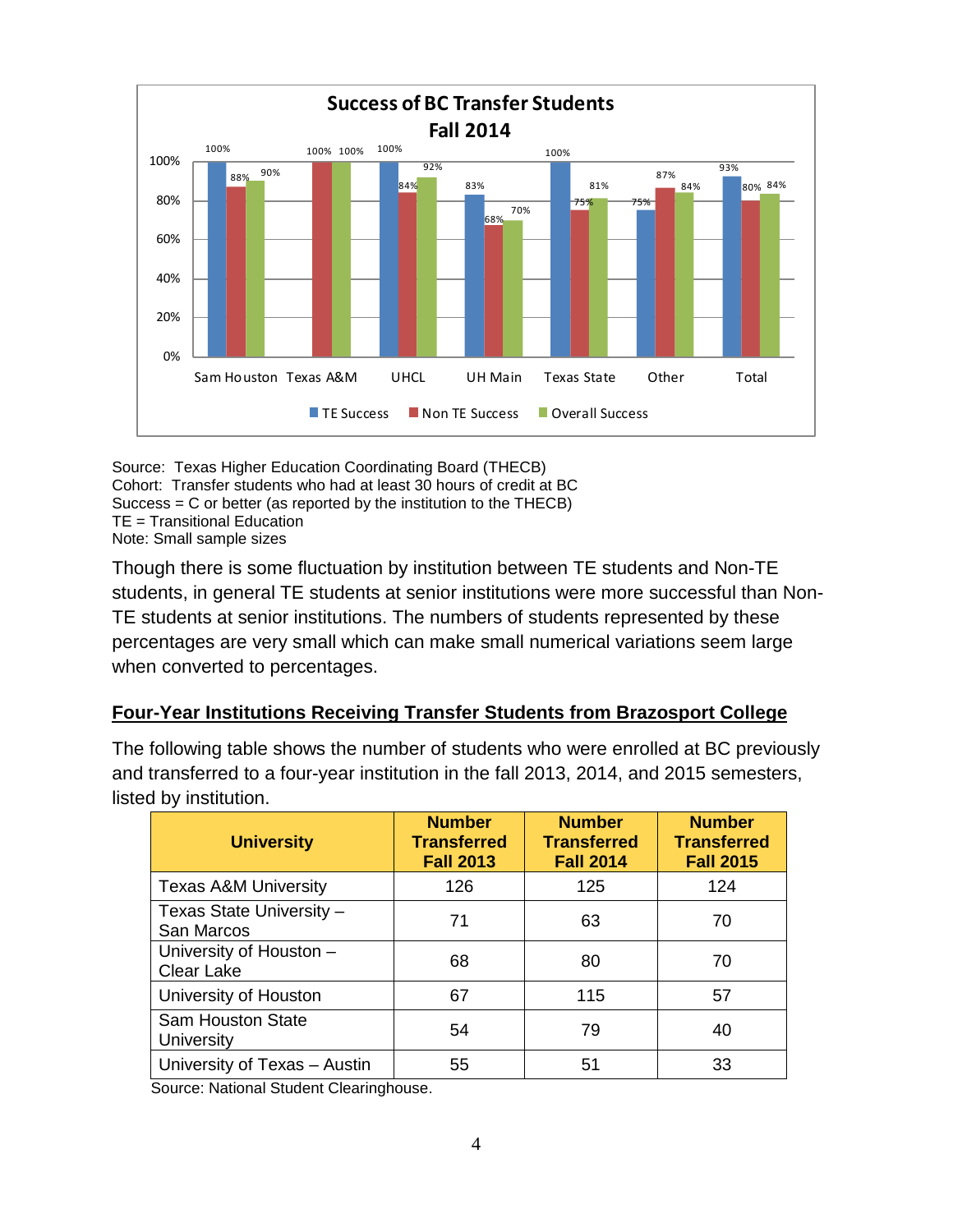## **Graduation Rates/Completion Measures**

The Texas Higher Education Coordinating Board recently published the *2016 Texas Public Higher Education Almanac* containing a great deal of information on progress in reaching *Closing the Gaps* goals and information that compares colleges on a number of measures. In this section, data about graduation rates and completion measures are presented. These data compare Brazosport College to statewide results for two-year public institutions.

## **Graduation Rates:**

| <b>Time Period</b> | <b>Brazosport</b><br>$Collect -$<br><b>Full-Time</b> | Statewide Two-<br><b>Year Public</b><br>Institutions -<br><b>Full-Time</b> | <b>Brazosport</b><br>$Collect -$<br>Part-Time | Statewide Two-<br><b>Year Public</b><br>Institutions -<br>Part-Time |
|--------------------|------------------------------------------------------|----------------------------------------------------------------------------|-----------------------------------------------|---------------------------------------------------------------------|
| 3-Year             | 19.9%                                                | 15.9%                                                                      | 13.4% $\hat{\textbf{1}}$                      | 7.7%                                                                |
| 4-Year             | 32.7%                                                | 22.2%                                                                      | 16.6% 1                                       | 12.2%                                                               |
| 6-Year             | 42.6%                                                | 32.5%                                                                      | $24.2\%$ 1                                    | 20.6%                                                               |

Cohort: Graduation rates through FY 2015 for fall 2012, 2011, and 2009 cohorts, respectively. Source: Texas Higher Education Coordinating Board 2016 Texas Almanac

This measure for graduation rates looks at both full-time and part-time students who were first-time, credential-seeking undergraduates who graduate within three, four, or six academic years. These data show Brazosport College percentages exceeding statewide averages in all six categories.

#### **Completion Measures:**

| <b>Completion Measure</b>                            | <b>Brazosport College</b> | <b>Statewide Two-Year Public</b><br><b>Institutions</b> |
|------------------------------------------------------|---------------------------|---------------------------------------------------------|
| Average time to associate<br>degree (years)          | 4.2                       | 4.4                                                     |
| Average semester credit<br>hours to associate degree | 84                        | 90                                                      |

Cohort: FY2014-15 graduates

Source: Texas Higher Education Coordinating Board 2016 Texas Almanac

Completion measures are calculated using time-to-degree and the average number of semester credit hours to complete an associate degree. The semester credit hours measure includes the number of semester credit hours *attempted* by students. BC data compare favorably to statewide data: BC has a larger percentage of part-time students (80.7% compared to a statewide average of 75.4%, fall 2015), yet the average time-todegree was less than the statewide average at two-year public institutions.